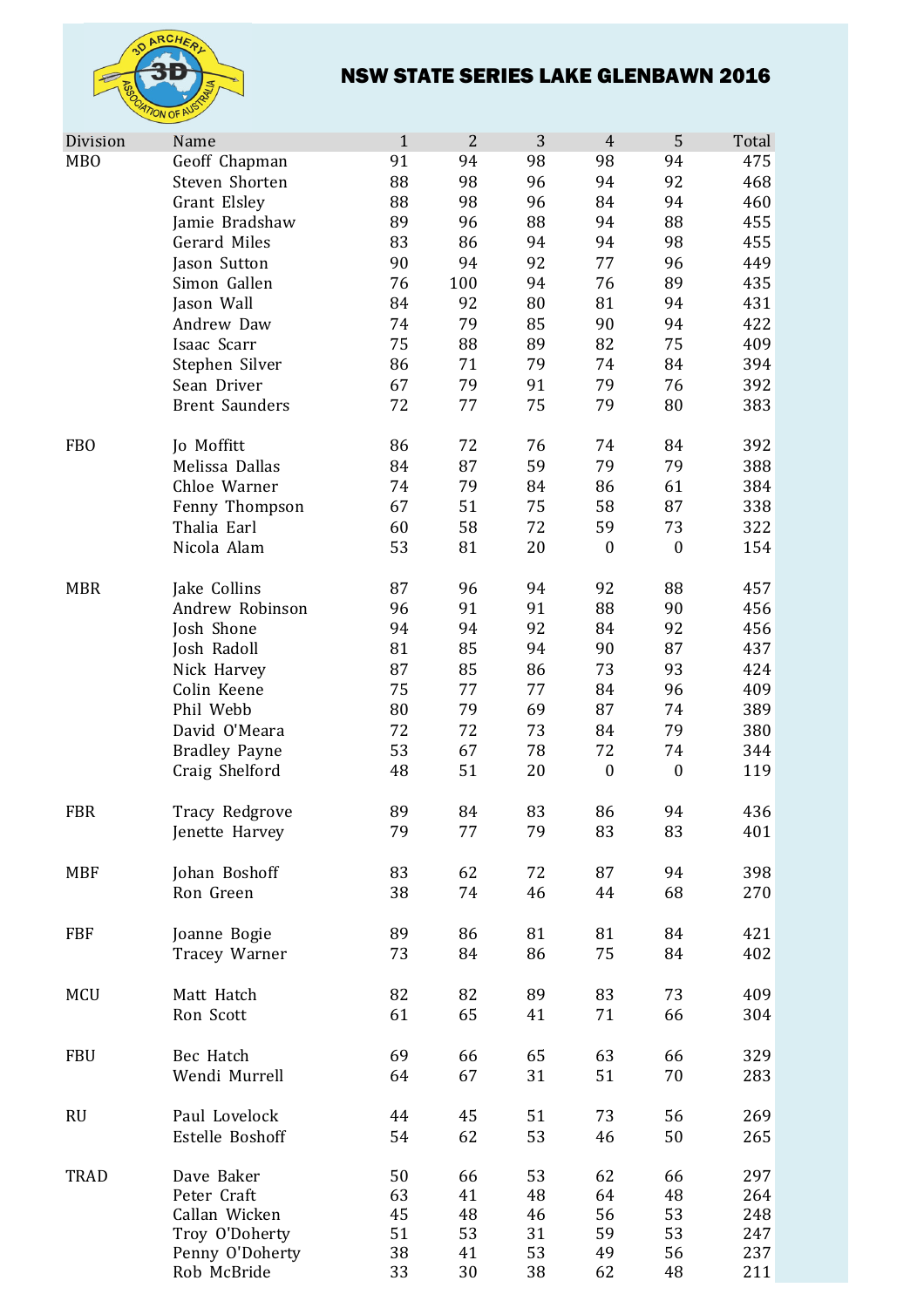

# NSW STATE SERIES LAKE GLENBAWN 2016

| <b>MSR</b>      | Owen Kirkman             | 89 | 98 | 91 | 91               | 89               | 458 |
|-----------------|--------------------------|----|----|----|------------------|------------------|-----|
|                 | Brian Miller             | 91 | 93 | 93 | 94               | 83               | 454 |
|                 | Rod Hailes               | 90 | 88 | 88 | 90               | 93               | 449 |
|                 | <b>Steve McNicoll</b>    | 88 | 91 | 91 | 79               | 78               | 427 |
|                 | Ian Latham               | 78 | 89 | 82 | 84               | 79               | 412 |
|                 | John Woods               | 74 | 81 | 83 | 75               | 82               | 395 |
|                 | Mike Elvin               | 87 | 69 | 69 | 67               | 83               | 375 |
|                 | Warren McPherson         | 62 | 67 | 74 | 76               | 65               | 344 |
|                 | Darren Ross              | 43 | 82 | 61 | 80               | 75               | 341 |
|                 |                          |    |    |    |                  |                  |     |
| SMC             | Ron Cornish              | 92 | 89 | 92 | 90               | 83               | 446 |
|                 | Tom Hancock              | 82 | 80 | 79 | 79               | 89               | 409 |
|                 | Allan Park               | 91 | 69 | 83 | 79               | 80               | 402 |
|                 | Rod Shorten              | 74 | 76 | 89 | 82               | 80               | 401 |
|                 | Jack Carney              | 77 | 57 | 69 | 77               | 77               | 357 |
|                 |                          |    |    |    |                  |                  |     |
| HC              | Greg Scott               | 92 | 96 | 92 | 83               | 94               | 457 |
|                 | Jamie Gilroy             | 89 | 96 | 90 | 85               | 81               | 441 |
|                 | Lachan Scott             | 92 | 81 | 87 | 92               | 87               | 439 |
|                 | Phillip Brown            | 72 | 91 | 77 | 85               | 94               | 419 |
|                 | James Cooze              | 69 | 83 | 86 | 92               | 81               | 411 |
|                 | Fenn Wells               | 80 | 88 | 80 | 88               | 75               | 411 |
|                 | Nathan Murrell           | 77 | 79 | 75 | 86               | 91               | 408 |
|                 | Rob Dalziel              | 74 | 84 | 76 | 89               | 77               | 400 |
|                 | Ian Shearer              | 76 | 72 | 81 | 84               | 87               | 400 |
|                 |                          | 76 | 90 | 88 | 70               | 72               | 396 |
|                 | Jason Johnston           |    |    |    |                  |                  |     |
|                 | Michael McRae            | 82 | 74 | 81 | 67               | 81               | 385 |
|                 | Col Reichel              | 71 | 72 | 79 | 81               | 76               | 379 |
|                 | <b>Trevor Evans</b>      | 89 | 66 | 72 | 67               | 84               | 378 |
|                 | Justin Scott             | 72 | 69 | 77 | 84               | 68               | 370 |
|                 | Matthew Constantin       | 68 | 65 | 69 | 72               | 56               | 330 |
|                 | Tony Hawke               | 75 | 61 | 54 | 66               | 73               | 329 |
|                 | Ashley Pinkerton         | 74 | 56 | 67 | 64               | 67               | 328 |
|                 | Heath Purvis             | 59 | 53 | 61 | 74               | 48               | 295 |
|                 |                          |    |    |    |                  |                  |     |
| <b>FHC</b>      | Megan Miles              | 81 | 94 | 90 | 85               | 94               | 444 |
|                 | Donna Gilroy             | 86 | 84 | 83 | 84               | 61               | 398 |
|                 | Sharyn Dick              | 67 | 80 | 77 | 72               | 79               | 375 |
|                 | <b>Bernadette Hardes</b> | 66 | 79 | 76 | 82               | 64               | 367 |
|                 | Kelly O'Meara            | 74 | 69 | 72 | 66               | 65               | 346 |
|                 | Chalotte Hobbs           | 67 | 69 | 78 | 76               | 50               | 340 |
|                 | Maree Scott              | 74 | 55 | 73 | 59               | 70               | 331 |
|                 | Vicki Morton             | 68 | 69 | 54 | 64               | 67               | 322 |
|                 | Julie Evans              | 75 | 53 | 41 | 49               | 69               | 287 |
|                 | Wendy Henry              | 35 | 52 | 58 | 69               | 69               | 283 |
|                 | Yvette Jackson           | 51 | 44 | 46 | 36               | 79               | 256 |
|                 | Nerida Drury             | 79 | 77 | 62 | $\boldsymbol{0}$ | $\boldsymbol{0}$ | 218 |
|                 | Gayle Hawke              | 23 | 31 | 15 | 48               | 43               | 160 |
|                 |                          |    |    |    |                  |                  |     |
| <b>YMR13-14</b> | Matt Bradshaw            | 98 | 98 | 94 | 100              | 100              | 490 |
|                 | Tommy Hawkins            | 91 | 93 | 92 | 93               | 95               | 464 |
|                 | Jackson Daw              | 83 | 81 | 92 | 91               | 92               | 439 |
|                 | Mackenzie Moffitt        | 76 | 85 | 64 | 79               | 75               | 379 |
|                 | Cameron Scott            | 30 | 62 | 67 | 74               | 61               | 294 |
|                 | Matt Harman              | 15 | 61 | 56 | 53               | 43               | 228 |